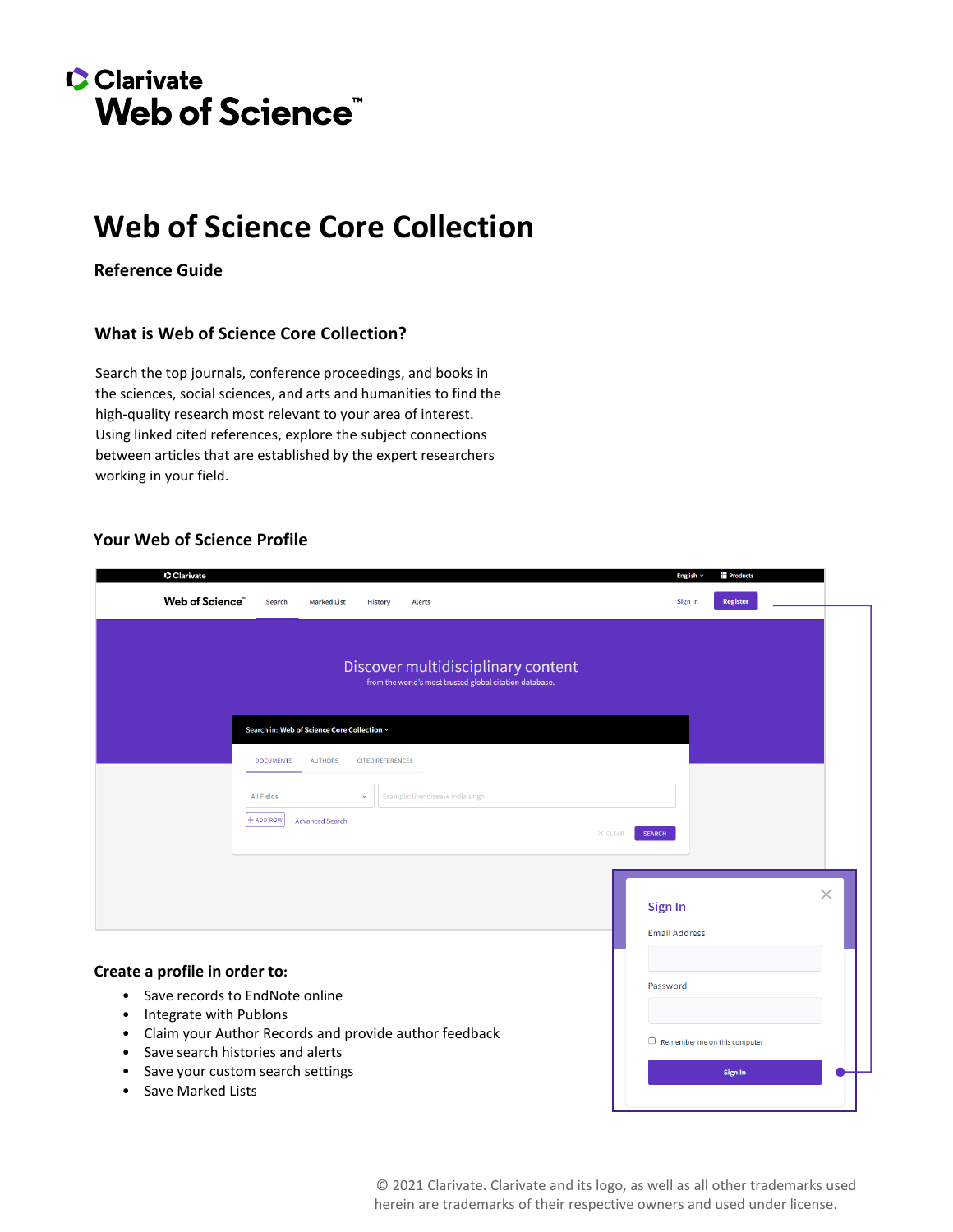# **C** Clarivate Web of Science<sup>"</sup>



# **Search tools**

Use **AND** to find records containing all of your search terms

Use **OR** to find records containing any of your search terms

Use **NOT** to exclude records containing certain words from your search

Use **NEAR/n** to find records containing all terms within a certain number of words (n) of each other (stress NEAR/3 sleep)

Use **SAME** in an Address search to find terms in the same line of the address (Tulane SAME Chem)

### **Search operators The Construction Constraint Constraint Mildcard characters Phrase searching**

Use truncation for more control of the retrieval of plurals and variant spellings

- **\*** zero to many characters
- **?** one character
- **\$** zero or one character

To search exact phrases in Topic or Title searches, enclose a phrase in quotation marks. For example, the query "energy conservation" finds records containing the exact phrase energy conservation.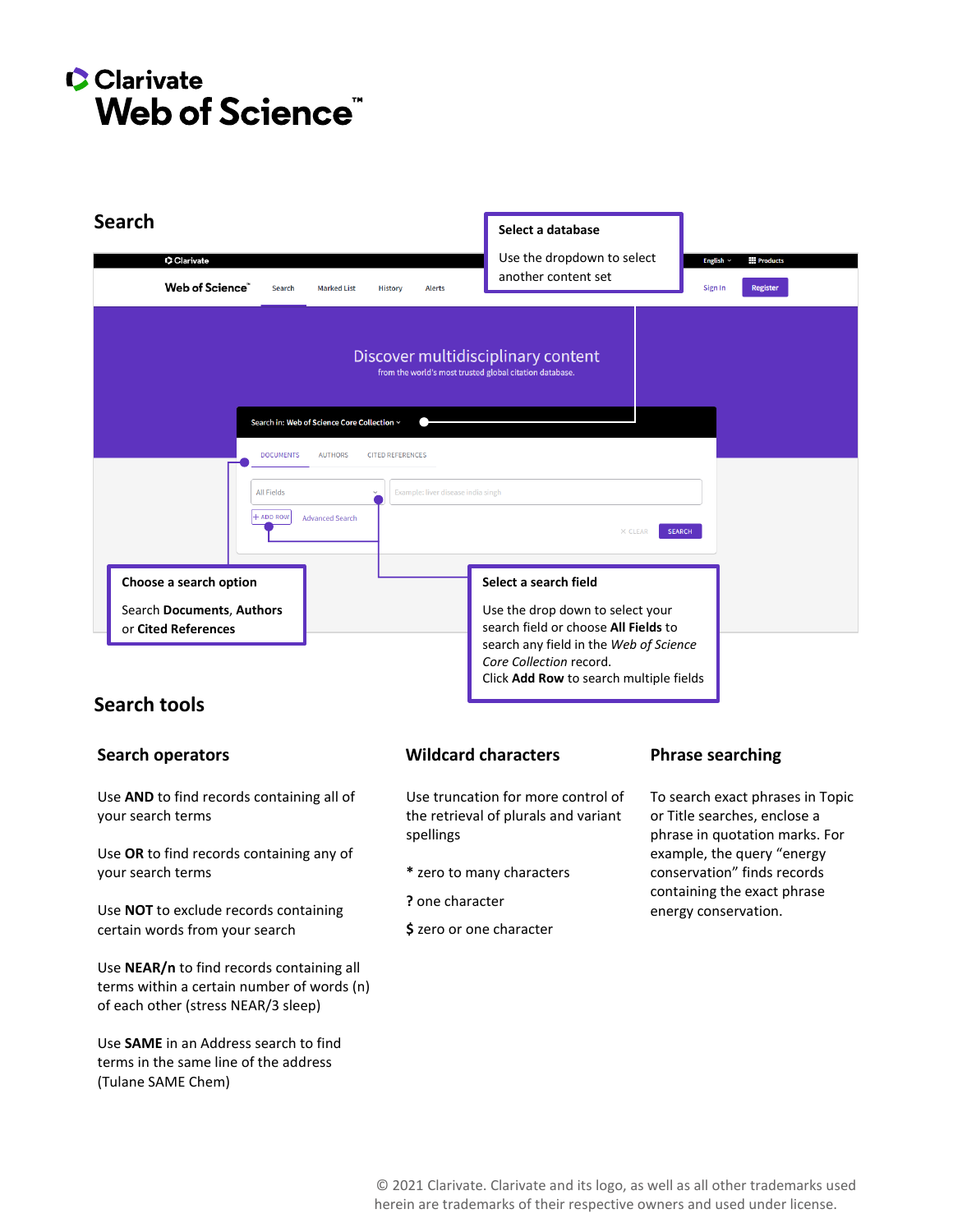# **Clarivate** Web of Science"

| <b>Search results</b>                                                                                                                                                                                                   | Create a search alert                                                                                                                                                                                                                                                                                                                                                                                                                                                                                                                                                                                                                                                                                                                                                                                         |                                                                                                            |  |  |
|-------------------------------------------------------------------------------------------------------------------------------------------------------------------------------------------------------------------------|---------------------------------------------------------------------------------------------------------------------------------------------------------------------------------------------------------------------------------------------------------------------------------------------------------------------------------------------------------------------------------------------------------------------------------------------------------------------------------------------------------------------------------------------------------------------------------------------------------------------------------------------------------------------------------------------------------------------------------------------------------------------------------------------------------------|------------------------------------------------------------------------------------------------------------|--|--|
|                                                                                                                                                                                                                         | Save this search as an alert<br>to receive email                                                                                                                                                                                                                                                                                                                                                                                                                                                                                                                                                                                                                                                                                                                                                              |                                                                                                            |  |  |
| Clarivate                                                                                                                                                                                                               | notifications for newly                                                                                                                                                                                                                                                                                                                                                                                                                                                                                                                                                                                                                                                                                                                                                                                       | <b>English</b><br><b>Products</b>                                                                          |  |  |
| Web of Science"                                                                                                                                                                                                         | added articles.<br>Search<br><b>Marked List</b><br><b>Alerts</b><br><b>History</b>                                                                                                                                                                                                                                                                                                                                                                                                                                                                                                                                                                                                                                                                                                                            | <b>Register</b><br>Sign In                                                                                 |  |  |
|                                                                                                                                                                                                                         | 5,350 results from Web of Science Core Collection for:                                                                                                                                                                                                                                                                                                                                                                                                                                                                                                                                                                                                                                                                                                                                                        |                                                                                                            |  |  |
| Q probiotic* (Abstract)                                                                                                                                                                                                 | <b>ANALYZE RESULTS</b>                                                                                                                                                                                                                                                                                                                                                                                                                                                                                                                                                                                                                                                                                                                                                                                        | <b>CITATION REPORT</b><br><b>ACREATE ALERT</b>                                                             |  |  |
| Refined by:<br>Document Types: Review Articles X                                                                                                                                                                        | Clear all                                                                                                                                                                                                                                                                                                                                                                                                                                                                                                                                                                                                                                                                                                                                                                                                     |                                                                                                            |  |  |
| o Copy query link                                                                                                                                                                                                       |                                                                                                                                                                                                                                                                                                                                                                                                                                                                                                                                                                                                                                                                                                                                                                                                               |                                                                                                            |  |  |
| Refine results                                                                                                                                                                                                          | $\Box$ 0/5,350<br><b>ADD TO MARKED LIST</b><br>$EXPORT$ $\sim$                                                                                                                                                                                                                                                                                                                                                                                                                                                                                                                                                                                                                                                                                                                                                | 1 of $107$ ><br>Relevance $\sim$                                                                           |  |  |
| Search within results for                                                                                                                                                                                               | Q                                                                                                                                                                                                                                                                                                                                                                                                                                                                                                                                                                                                                                                                                                                                                                                                             |                                                                                                            |  |  |
| <b>Quick Filters</b><br><b>P</b> Highly Cited Papers<br><b>Hot Papers</b><br>ه<br><b>Review Articles New</b><br>$\Box$ $\blacksquare$<br><b>O</b> Early Access<br>⊟ ∂<br><b>Open Access</b><br><b>B</b> Associated Data | $\Box$ 1<br>Psychological comorbidity in gastrointestinal diseases: Update on the brain-gut-microbiome a<br>e<br>Person, H and Keefer, L<br>Apr 20 2021   Progress In Neuro-psychopharmacology & Biological Psychiatry<br>275<br>The high comorbidity of psychological disorders in both functional and organic gastrointestinal diseases suggests the inti<br>8<br>and complex link between the brain and the gut. Termed the brain-gut axis, this bidirectional communication between t<br>5,350<br>central nervous system and enteric nervous system relies on immune, endocrine, neural, and metabol  \$how more<br>86<br><b>GS-F-X</b> View full text ***<br>2,608<br>8                                                                                                                                  | Sort your results<br>By date, citations, usage<br>and more. Relevance is<br>the default.                   |  |  |
| <b>Publication Years</b><br>$\Box$ 2018<br>$\Box$ 2017                                                                                                                                                                  | Gut microbiota-derived vitamins - underrated powers of a multipotent ally in psychiatric health and<br>$\sqrt{2}$<br>disease<br>B<br>Rudzki, L; Stone, TW; (); Szulc, A<br>$\checkmark$<br>Apr 20 2021   Progress In Neuro-psychopharmacology & Biological Psychiatry<br>Despite the well-established roles of B-vitamins and their deficiencies in health and disease, there is growing evidence<br>210<br>indicating a key role of those nutrients in functions of the central nervous system and in psychopathology<br>960<br>the substantial role of B-vitamins in various psychiatric disorders, including major depression, bipolar<br><b>Show more</b><br>676<br><b>Gs-F-X</b> <u>View full text</u> ***<br><b>K BACK TO SEARCH RESULTS</b><br>554<br>469<br>Citation Report   Q. probiotic* (Abstract | 286<br>References<br>Clinical data indicate<br>ANALYZE RESULTS<br><b>ACREATE ALERT</b>                     |  |  |
| See all                                                                                                                                                                                                                 | Refined by: Document Types: Review Articles X Dear all                                                                                                                                                                                                                                                                                                                                                                                                                                                                                                                                                                                                                                                                                                                                                        |                                                                                                            |  |  |
| <b>Refine your results</b><br>Focus your search to                                                                                                                                                                      | Copy query link<br>$\Box$ 3<br>Prebiotic mannooligosacc<br>B<br>Jana, UK; Suryawanshi, RK; (); K<br>Apr 16 2021   Food Chemistry<br>Publications<br>$_{\odot}$<br><b>Citing Articles</b><br><b>Times Cited</b><br>$\checkmark$<br>5,350<br>118,226 Analyze<br>225,954<br>Functional oligosaccharides are n<br>5,350<br>Total<br>Total<br>mannooligosaccharides (MOS) are<br>113,737 Analyze<br>200,426<br>From $1900 \times$ to $2021 \times$<br>Without self citations<br>Without self citation                                                                                                                                                                                                                                                                                                              | <b>B</b> Export Full Repor<br>$^\circ$<br>$^{\circ}$<br>200<br><b>H-Index</b><br>42.23<br>Average per item |  |  |
| find top Subject                                                                                                                                                                                                        | <b>Times Cited and Publications Over time</b>                                                                                                                                                                                                                                                                                                                                                                                                                                                                                                                                                                                                                                                                                                                                                                 |                                                                                                            |  |  |
| Categories, Publication                                                                                                                                                                                                 |                                                                                                                                                                                                                                                                                                                                                                                                                                                                                                                                                                                                                                                                                                                                                                                                               | DOWNLOAD ~                                                                                                 |  |  |
| years and more.                                                                                                                                                                                                         |                                                                                                                                                                                                                                                                                                                                                                                                                                                                                                                                                                                                                                                                                                                                                                                                               |                                                                                                            |  |  |
|                                                                                                                                                                                                                         | <b>Create a Citation Report</b><br>See a citation overview for<br>any set of results with fewer<br>than 10,000 records.<br>Publications<br><b>Citation</b>                                                                                                                                                                                                                                                                                                                                                                                                                                                                                                                                                                                                                                                    |                                                                                                            |  |  |

© 2021 Clarivate. Clarivate and its logo, as well as all other trademarks used herein are trademarks of their respective owners and used under license.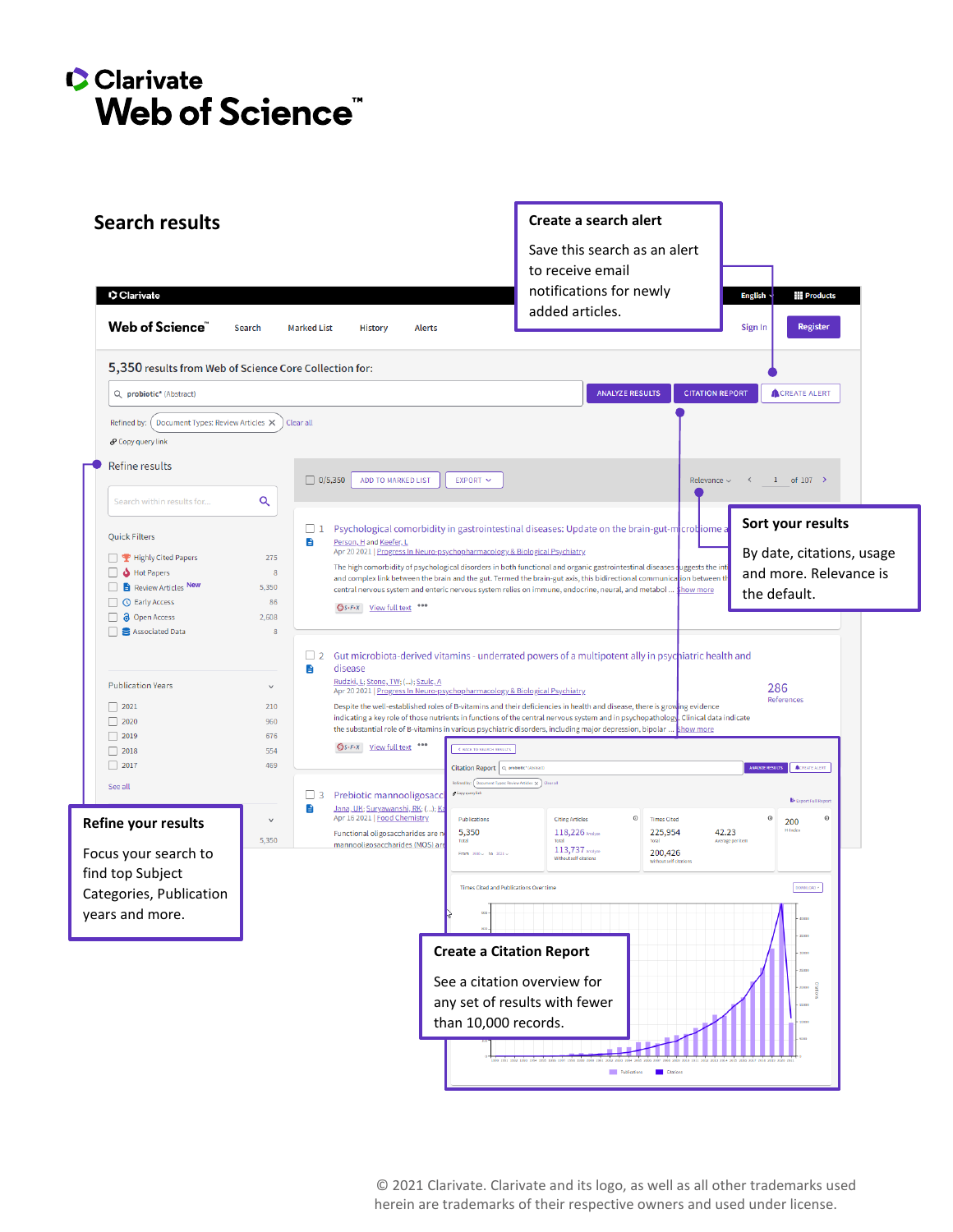# Clarivate Web of Science"

# **Article Record**

| Clarivate                                |                                                                                                                                                                                                                                                                                                                                                                                                                                                                                                                                                                                                                                                                                                                                                                                                                                                                                                                                                                                                                                                                                                        |                     |                                                                    |                                                                                                                | <b>Products</b><br>English $\sim$                                                                                                             |  |
|------------------------------------------|--------------------------------------------------------------------------------------------------------------------------------------------------------------------------------------------------------------------------------------------------------------------------------------------------------------------------------------------------------------------------------------------------------------------------------------------------------------------------------------------------------------------------------------------------------------------------------------------------------------------------------------------------------------------------------------------------------------------------------------------------------------------------------------------------------------------------------------------------------------------------------------------------------------------------------------------------------------------------------------------------------------------------------------------------------------------------------------------------------|---------------------|--------------------------------------------------------------------|----------------------------------------------------------------------------------------------------------------|-----------------------------------------------------------------------------------------------------------------------------------------------|--|
|                                          | <b>Web of Science</b><br>Search<br><b>Marked List</b><br><b>History</b><br><b>Alerts</b>                                                                                                                                                                                                                                                                                                                                                                                                                                                                                                                                                                                                                                                                                                                                                                                                                                                                                                                                                                                                               |                     |                                                                    |                                                                                                                | <b>Register</b><br>Sign In                                                                                                                    |  |
| $Gs-FX$                                  | FULL TEXT AT PUBLISHER<br>FULL TEXT LINKS                                                                                                                                                                                                                                                                                                                                                                                                                                                                                                                                                                                                                                                                                                                                                                                                                                                                                                                                                                                                                                                              |                     | EXPORT V                                                           | ADD TO MARKED LIST                                                                                             | $8$ of 2.022 >                                                                                                                                |  |
| 6                                        | Probiotic treatment induced change of inflammation related metabolites in IBS-D patients/double-blind,<br>randomized, placebo-controlled trial<br>By: Kim, J (Kim, Jinjoo) $1, 2, 3$ ; Cho, K (Cho, Kumsun) $4$ ; Kim, JS (Kim, Joo Sung) $1, 2$ ; Jung, HC (Jung, Hyun Chae) $1, 2$<br>Park, MS (Park, Myeong Soo) $6$ ; Ji, GE (Ji, Geun Eog) $6$ ; Cho, JY (Cho, Joo-Youn) $4$ , $7$ ; Hong, KS (Hong, Kyoung Sup) $8$<br>View Web of Science ResearcherID and ORCID (provided by Clarivate)<br>FOOD SCIENCE AND BIOTECHNOLOGY                                                                                                                                                                                                                                                                                                                                                                                                                                                                                                                                                                      |                     | m, Bumsik) <sup>5</sup> ;                                          | <b>Citation Network</b><br>In Web of Science Core Collection<br>3<br><b>Citations</b><br>Create citation alert | 10                                                                                                                                            |  |
| Abstract                                 | Volume: 29 Issue: 6 Page: 837-844<br>DOI: 10.1007/s10068-019-00717-2<br>Published: JUN 2020<br>Early Access: DEC 2019<br><b>Document Type: Article</b>                                                                                                                                                                                                                                                                                                                                                                                                                                                                                                                                                                                                                                                                                                                                                                                                                                                                                                                                                 |                     |                                                                    | <b>All Citations</b><br>3 In All Databases<br>+ See more citations<br><b>Cited References</b>                  |                                                                                                                                               |  |
|                                          | There have been many studies suggesting that probiotics are effective in patients with diarrhea-predominant irritable bowel syndrome (IBS-D). However,<br>its mechanism of action as well as prediction of response is still to be elucidated. In the present study, to find out metabolomic characteristics of<br>probiotic effect in IBS-D, we compared IBS symptom changes and metabolomic characteristics in the subjects' urine samples between multi-strain<br>probiotics (one strain of Lactobacillus sp. and four strains of Bifidobacterium sp.) group (n = 32) and placebo group (n = 31). After 8 weeks' administration<br>(3 times/day), dissatisfaction in bowel habits and stool frequencies were significantly improved. Also, probiotics group had significantly changed seven<br>metabolites including palmitic acid methyl ester (PAME) and 4,6-dihydroxyquinoline, 4-(2-aminophenyl)-2,4-dioxobutanoic acid (DOBA). According to<br>IBS-SSS and IBS-QoL questionnaires, IBS-SSS responders showed higher PAME levels and IBS-QoL responders showed lower DOBA levels. This suggests |                     | 44<br><b>View Related Records</b><br><b>Most Recently Cited by</b> |                                                                                                                |                                                                                                                                               |  |
| <b>Keywords</b><br><b>PROFILES; LINK</b> | potential role of these metabolites as a biomarker to predict probiotics effect in IBS-D patients.<br>Author Keywords: Irritable bowel syndrome; Probiotics; Metabolomics<br>Keywords Plus: IRRITABLE-BOWEL-SYNDROME; MAST-CELLS; COLONIC-MUCOSA; GUT MICROBIOTA; DISEASE; PLASMA; PERMEABILITY; MECHANISMS;                                                                                                                                                                                                                                                                                                                                                                                                                                                                                                                                                                                                                                                                                                                                                                                           |                     |                                                                    | Door to the Body<br><b>FRONTIERS IN IMMUNOLOGY</b><br>Park, E: Kim, KT: Paik, HD: et al.                       | Cristofori, F: Dargenio, VN: Francavilla, R: et al.<br>Anti-Inflammatory and Immunomodulatory<br>Effects of Probiotics in Gut Inflammation: A |  |
| <b>Author Addresses:</b>                 | <b>Author Information</b><br>Corresponding Address: Hong, Kyoung Sup (corresponding author)<br>Mediplex Sejong Hosp, Dept Gastroenterol, 20 Gyeyangmunhwa Ro, Incheon 21080, South Korea<br><sup>1</sup> Seoul Natl Univ Coll Med & Hosp, Dept Internal Med, Seoul 03080, South Korea<br><sup>2</sup> Seoul Natl Univ Coll Med & Hosp, Liver Res Inst, Seoul 03080, South Korea<br><sup>3</sup> Gyeongsang Natl Univ, Dept Internal Med, Sch Med, Jinju 52727, Gyeongnam, South Korea<br>4 Seoul Natl Univ Coll Med & Hosp, Dept Clin Pharmacol & Therapeut, Seoul 03080, South Korea                                                                                                                                                                                                                                                                                                                                                                                                                                                                                                                  |                     |                                                                    | <b>FOODS</b><br>See all                                                                                        | In Vivo Evaluation of Immune-Enhancing<br>Activity of Red Gamiu Fermented by Probiotic<br>Levilactobacillus brevis KU15154 in Mice            |  |
|                                          | 5 Yeonsung Univ, Dept Food & Nutr, Anyang 14011, Gyeonggi, South Korea<br>more addresses<br>E-mail Addresses: jjkim0727@gmail.com; kscho615@snu.ac.kr; bumik@yeonsung.ac.kr; bifidopark@bifido.com; joocho@snu.ac.kr;<br>kshong1@empas.com<br><b>Categories/Classification</b>                                                                                                                                                                                                                                                                                                                                                                                                                                                                                                                                                                                                                                                                                                                                                                                                                         |                     |                                                                    | <b>Use in Web of Science</b><br><b>Web of Science Usage Count</b>                                              |                                                                                                                                               |  |
|                                          | Research Areas: Food Science & Technology                                                                                                                                                                                                                                                                                                                                                                                                                                                                                                                                                                                                                                                                                                                                                                                                                                                                                                                                                                                                                                                              |                     |                                                                    | 1                                                                                                              | 11                                                                                                                                            |  |
| <b>Funding</b>                           | <b>Funding agency</b>                                                                                                                                                                                                                                                                                                                                                                                                                                                                                                                                                                                                                                                                                                                                                                                                                                                                                                                                                                                                                                                                                  | <b>Hide details</b> | Grant<br>number                                                    | Last 180 Days<br>Learn more                                                                                    | <b>Since 2013</b>                                                                                                                             |  |
|                                          | Clinical Research Institute of the Seoul National University Hospital<br>Rural Development Administration (RDA)<br>Appeared in source as<br>"Cooperative Research Program for Agriculture Science & Technology Development", Rural Development<br>Administration, Republic of Korea                                                                                                                                                                                                                                                                                                                                                                                                                                                                                                                                                                                                                                                                                                                                                                                                                    |                     | PJ01123002                                                         | This record is from:<br><b>Web of Science Core Collection</b><br><b>Science Citation Index Expanded</b>        |                                                                                                                                               |  |
|                                          | View funding text                                                                                                                                                                                                                                                                                                                                                                                                                                                                                                                                                                                                                                                                                                                                                                                                                                                                                                                                                                                                                                                                                      |                     |                                                                    |                                                                                                                |                                                                                                                                               |  |
|                                          | + See more data fields                                                                                                                                                                                                                                                                                                                                                                                                                                                                                                                                                                                                                                                                                                                                                                                                                                                                                                                                                                                                                                                                                 |                     |                                                                    |                                                                                                                |                                                                                                                                               |  |
|                                          | Journal information                                                                                                                                                                                                                                                                                                                                                                                                                                                                                                                                                                                                                                                                                                                                                                                                                                                                                                                                                                                                                                                                                    |                     |                                                                    |                                                                                                                |                                                                                                                                               |  |
| ISSN: 1226-7708<br>eISSN: 2092-6456      | <b>Food Science And Biotechnology</b><br>Current Publisher: KOREAN SOCIETY FOOD SCIENCE & TECHNOLOGY-KOSFOST, #605, KOREA SCI TECHNOL CENT, 635-4<br>YEOKSAM-DONG, KANGNAM-GU, SEOUL 135-703, SOUTH KOREA<br>Journal Impact Factor: Journal Citation Report TM<br>Research Areas: Food Science & Technology                                                                                                                                                                                                                                                                                                                                                                                                                                                                                                                                                                                                                                                                                                                                                                                            |                     | 1.513<br><b>Journal Impact</b><br>Factor ™ (2019)                  |                                                                                                                |                                                                                                                                               |  |
|                                          | Web of Science Categories: Food Science & Technology                                                                                                                                                                                                                                                                                                                                                                                                                                                                                                                                                                                                                                                                                                                                                                                                                                                                                                                                                                                                                                                   |                     |                                                                    |                                                                                                                |                                                                                                                                               |  |

© 2021 Clarivate. Clarivate and its logo, as well as all other trademarks used herein are trademarks of their respective owners and used under license.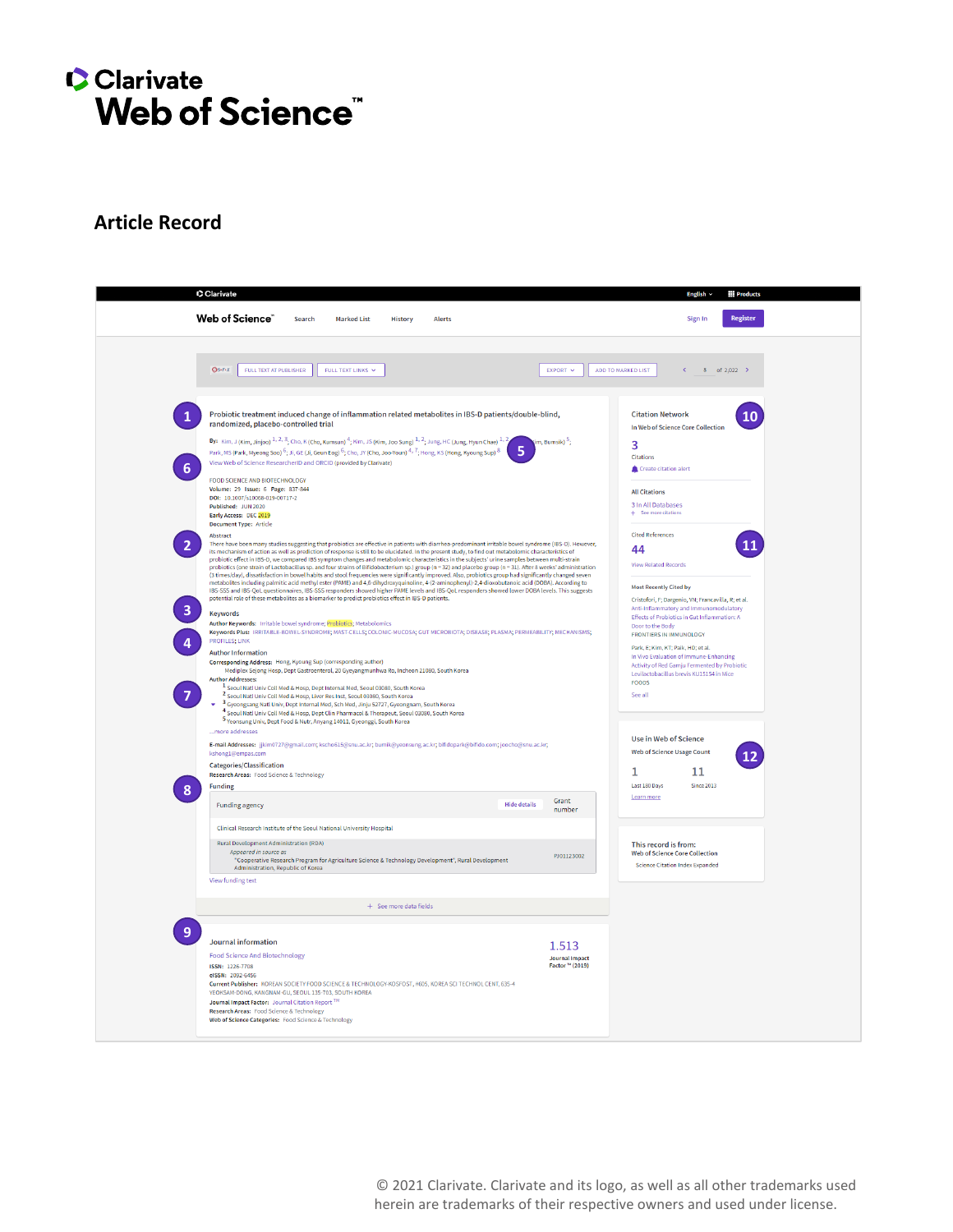# **C** Clarivate **Web of Science<sup>"</sup>**

# **Fields included in a Topic Search**



#### **Title 1 2**

All titles are indexed as published. Foreign language titles are translated into US English.

### **Author Keywords**

Author Keywords are indexed from the original article and are searchable.

# **Additional Fields**



### **Author names 5 6**

All authors are indexed. Search using last names and initials (e.g. Garfield e).



#### **Addressess and Organization Enhanced names**

All author addresses are indexed and searchable. Organization Enhanced Names are used to help identify institutions with complex names, or with many address variations.

## **Journal Information 9 10**

Journal citation performance data is sourced from Journal Citation Reports. It includes the Web of Science subject category or categories where the journal is placed, as well as rank in category and quartile in category performance. The Journal Impact Factor is displayed for those users whose organization has an active subscription to Journal Citation Reports.



## **Cited References 11 12**

All cited references are indexed and searchable via Cited Reference Search. Click the "Cited References" link in the Citation Network to move to the cited reference view.



### **Abstract**

All abstracts are indexed as provided by the journal (1991 to present).



#### **KeyWords Plus**

KeyWords Plus are words and phrases harvested from the titles of the cited articles.



#### **Author identifiers**

Web of Science ResearcherIDs and ORCID IDs are searchable and displayed when available. Web of Science ResearcherIDs are associated with *Publons* profiles at publons.com. ORCID data is harvested from orcid.org.

### **Funding Information**

Funding agency, grant numbers, and the funding acknowledgement text is searchable (availability varies by index).

### **Citation Network**

- Cited References
- Times Cited Counts
- Related Record Search
- Citation Alerts

Times cited counts for the *Web of Science Core Collection* and the *Web of Science* platform (including *Web of Science Core Collection*, *Biosis Citation Index*, *Chinese Science Citation Database*, *Data Citation Index, Russian Science Citation index and SciELO Citation Index*) are displayed on each record. Counts reflect all correct citations and are not limited by your subscription.



#### **Usage Count**

See the number of full text click-throughs or bibliographic exports for this item in the last 180 days or since 2013.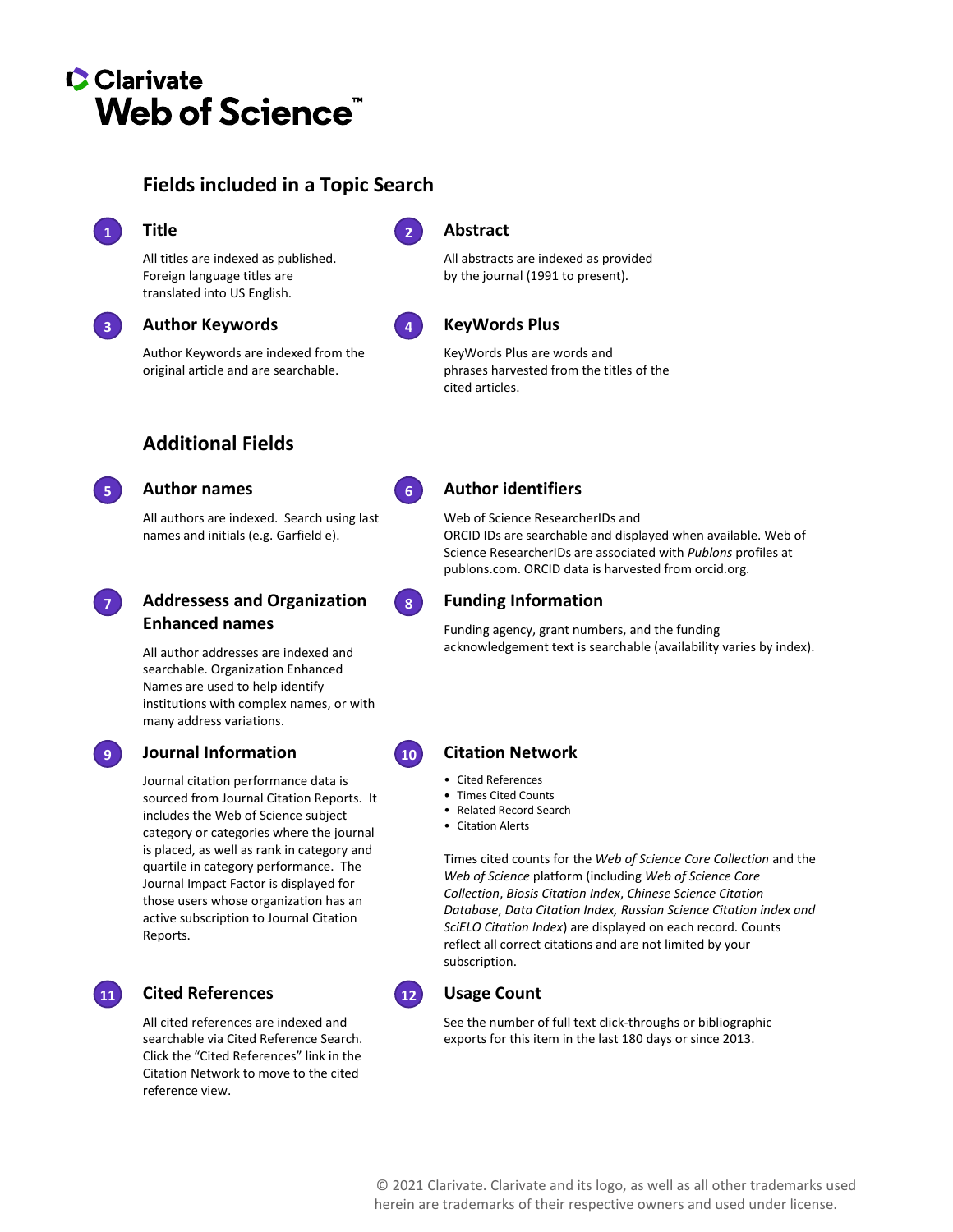# **C**Clarivate Web of Science<sup>"</sup>

# **Cited Reference Search**

#### **Step one Step two**

- Navigate to Cited Reference Search.
- Search by Cited Title, Cited Author, Cited Work, Cited Year, Volume, Issue, or Page.

Select the references, including variants, to include in your search, then click **See Results** to display your search results.

| $\mathbf{1}$ | Search in: Web of Science Core Collection ~<br><b>DOCUMENTS</b><br><b>AUTHORS</b> |                           | <b>CITED REFERENCES</b>                    |                                 |                                                                                                                                                                  |      |                 |      |               |                                 |                         |  |
|--------------|-----------------------------------------------------------------------------------|---------------------------|--------------------------------------------|---------------------------------|------------------------------------------------------------------------------------------------------------------------------------------------------------------|------|-----------------|------|---------------|---------------------------------|-------------------------|--|
|              | <b>Cited Author</b>                                                               | $\checkmark$              | anand k*                                   |                                 |                                                                                                                                                                  |      |                 |      |               | $\times$                        |                         |  |
| ⊖            | <b>Cited Work</b><br>And $\sim$<br>science*<br>$\checkmark$                       |                           |                                            |                                 |                                                                                                                                                                  |      |                 |      |               |                                 |                         |  |
| Θ            | Cited Year(s)<br>And $\sim$                                                       | Example: 2013-2014<br>v   |                                            |                                 |                                                                                                                                                                  |      |                 |      |               |                                 |                         |  |
|              | + ADD ROW<br>2                                                                    | <b>9 Cited References</b> |                                            |                                 |                                                                                                                                                                  |      |                 |      | X CLEAR       | <b>SEARCH</b>                   |                         |  |
|              |                                                                                   | 0/9                       | EXPORT                                     | <b>SEE RESULTS</b>              | Step 2: Select the cited references in this list that match the author(s) or work(s) you are interested in, then See Results.                                    |      |                 |      |               | $\prec$                         | $1$ of $1$ >            |  |
|              |                                                                                   | $\Box \land$              | <b>Cited Author</b><br>Expand All          | <b>Cited Work</b><br>Expand All | Title                                                                                                                                                            | Year | Volume Issue    |      | Page          | <b>Identifier</b>               | Citing<br>Articles      |  |
|              |                                                                                   | $\Box$                    | Anand, K; ();<br>Hilgenfeld, R<br>View All | <b>SCIENCE</b>                  | Coronavirus main proteinase (3CL(pro))<br>structure: Basis for design of anti-SARS drugs                                                                         | 2003 | 300             | 5626 | 1763-<br>1767 | 10.1126/science.1085658         | 753                     |  |
|              |                                                                                   | $\Box$                    | <b>ANAND K</b>                             | SCIENCE                         |                                                                                                                                                                  | 2003 | 13 <sup>°</sup> |      | 13            |                                 | $\mathbf{1}$            |  |
|              |                                                                                   | $\Box$                    | <b>ANAND K</b>                             | <b>SCIENCE</b>                  |                                                                                                                                                                  | 2003 |                 |      |               |                                 | $\overline{\mathbf{3}}$ |  |
|              |                                                                                   | $\Box$                    | <b>ANAND K</b>                             | SCIENCE 0513                    |                                                                                                                                                                  | 2003 |                 |      |               | DOI 10.1126/SCIENCE.1085658     | $\mathbf{1}$            |  |
|              |                                                                                   | $\Box$                    | <b>ANAND K</b>                             | <b>SCIENCE 1305</b>             |                                                                                                                                                                  | 2003 |                 |      |               |                                 | $\mathbf 1$             |  |
|              |                                                                                   | $\Box$                    | ANAND K                                    | <b>SCIENCEEXPRESS</b>           |                                                                                                                                                                  | 2003 |                 |      |               |                                 | $1^{\circ}$             |  |
|              |                                                                                   | $\Box$                    | ANAND K                                    | <b>SCIENCE</b>                  |                                                                                                                                                                  | 1000 |                 |      |               |                                 | $\mathbf{1}$            |  |
|              |                                                                                   | $\Box$                    | <b>ANAND KZ</b>                            | SCIENCE 0513                    |                                                                                                                                                                  | 2003 |                 |      |               |                                 | $\mathbf{1}$            |  |
|              |                                                                                   | $\Box$                    | van Geen, A; (); Singh,<br>CK<br>View All  | <b>SCI TOTAL ENVIRON</b>        | Field testing of over 30,000 wells for arsenic<br>across 400 villages of the Punjab plains of<br>Pakistan and India: Implications for prioritizing<br>mitigation | 2019 | 654             |      | 1358-<br>1363 | 10.1016/j.scitotenv.2018.11.201 | 18                      |  |
|              |                                                                                   | $\epsilon$                |                                            |                                 |                                                                                                                                                                  |      |                 |      |               |                                 |                         |  |

#### **Cited reference search tips:**

- Use wild card characters (see page 2) on Cited Authors and Cited Work.
- Look for variants (sometimes papers are cited incorrectly) before finishing your search.
- The "Citing Articles" count reflects citations from all years and all editions of the Web of Science Core Collection even those years and editions you don't subscribe to.
- All cited references are indexed and searchable, including references to books, patents, government documents, etc. Secondary cited authors, full source titles, and non-standard source abbreviations are automatically searched across all source records in the Web of Science. Keep in mind that a search of this sort may only return partial results.

Since 2012, all references to 'non source' items (books, newspaper items, etc.) are fully indexed (full list of authors, full title, etc.) as published. Click "Show Expanded Titles" to see the full reference information